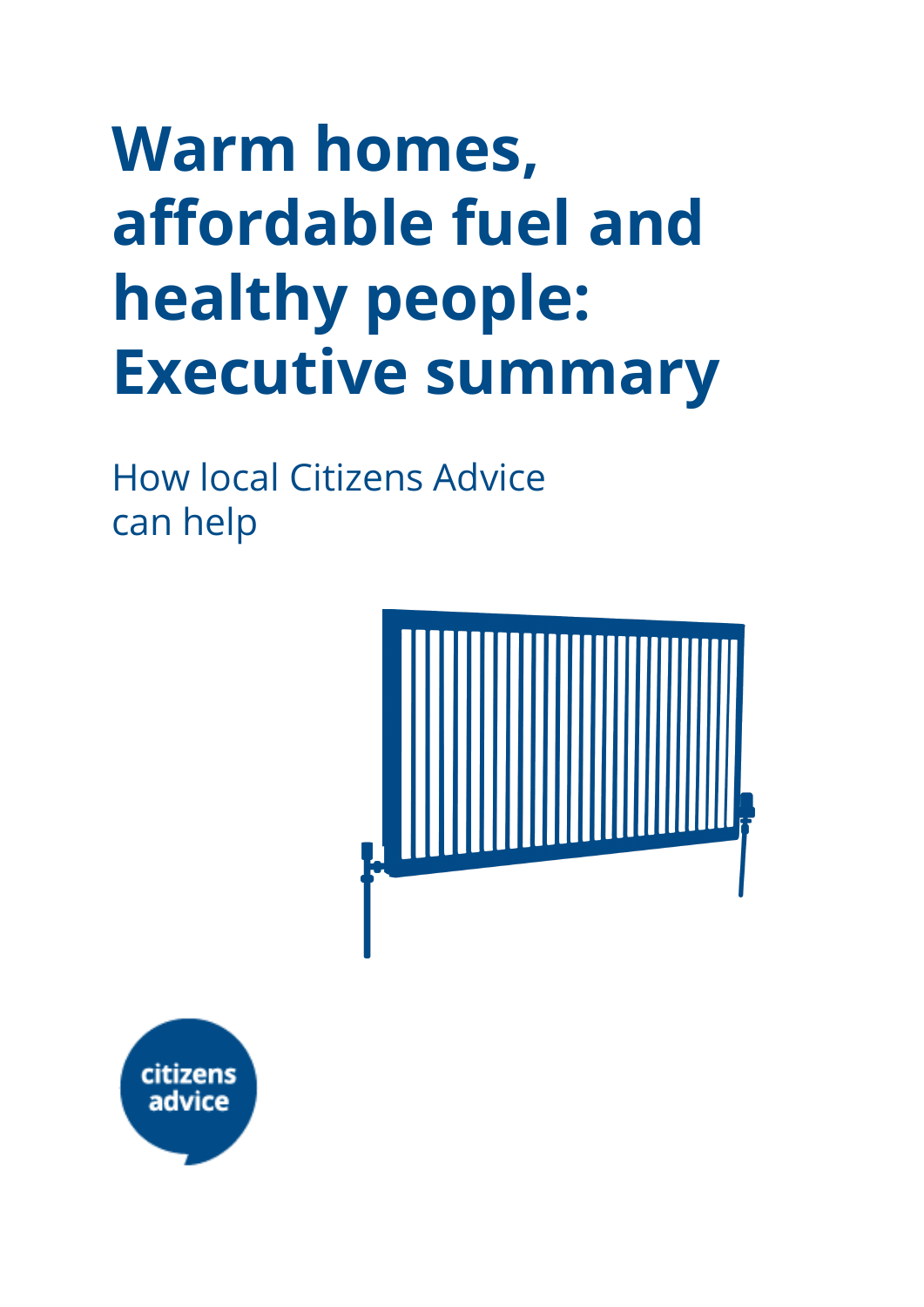### **Introduction**

Cold homes and unaffordable fuel bills put your health and well-being at risk. The National Institute for Health and Care Excellence (NICE) wants to see a network of local [housing and health referral services](https://www.nice.org.uk/guidance/ng6) address the problem. Front-line health workers refer 'at risk' patients to a single point of contact that coordinates a package of support. This might include a cheaper energy tariff, installation of energy efficiency measures or a benefits check.

Citizens Advice supports the NICE guideline and has carried out some practical projects to help develop housing and health referral services, summarised below. However, we think more action is needed to make referral services commonplace throughout the country. We want:

- 1. All local authorities and health agencies to work with voluntary sector agencies, like Citizens Advice, to provide housing and health referral services in their area.
- 2. NHS trusts to recognise the vital role housing and health referral services can play in alleviating winter pressure on health services.
- 3. Public Health England, NHS England and relevant government departments, to oversee and review implementation of NG6 and promote good practice.
- 4. Local authorities and health agencies to consult the [Cold Home Toolkits](https://www.citizensadvice.org.uk/about-us/how-we-provide-advice/advice-partnerships/cold-homes-toolkit/) for practical guidance on setting up housing and health referral services.
- 5. Local authorities and local health agencies to make sure there are adequate and sustainable resources for housing and health referral services.

This document summarises Citizens Advice's work on housing and health referral services. You can find the full report of our work [here.](https://drive.google.com/file/d/1zM0t-LWj2OEvKWJmkeyyTxKvhMVDUwy5/view?usp=sharing)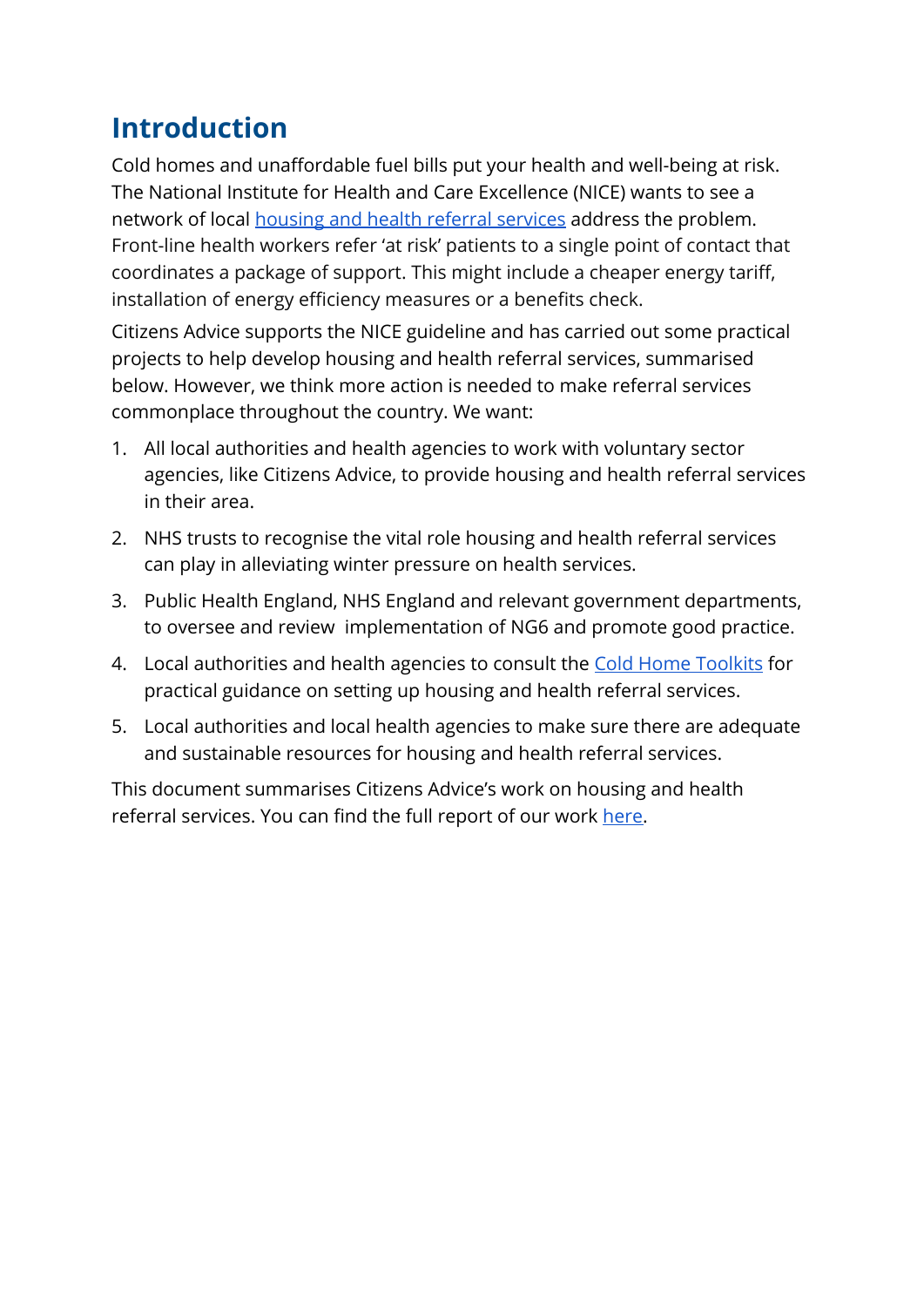## **The winter resilience project**

Seven local Citizens Advice took part in a pilot to trial and test different referral pathways with health partners. Internal and external evaluations<sup>1</sup> of the pilot provide rich material on our experience:

**We reached the right people and learned a lot about their needs** - 80% of clients found it difficult to afford their heating costs and all were either disabled or had a long term health condition.

**Giving back a sense of control** - the pilot's biggest impact was on clients' feelings of control of their energy use and ability to keep warm. There was a substantial improvement in clients' ability to manage their energy and pay their fuel bills.

**Impact on health and well-being** - most clients experienced little change in their physical health, with some clients' health continuing to decline. This was in the context that many clients had severe health problems. We were not able to establish whether we slowed down the rate of decline. However, we did find an overall modest improvement in clients' well-being.

**Supporting clients** - making sure clients got the right support package often required skilled advisers carrying out face-to-face case work on complex problems. Energy support included installation of energy efficiency measures, how to use heating controls, claiming the Warm Home Discount, sorting out energy arrears dispensation, changing suppliers and/or tariffs and registration on fuel companies' Priority Service Registers.

We also often helped clients claim benefits, manage debts or sort out care needs. Our ability to provide holistic advice is a particular benefit of involving local Citizens Advice in referral services.

**Working with health practitioners** - developing relationships with health partners took a long time and required sustained input from senior managers. Respiratory nurses, who often see at first hand the cold conditions their patients endure, were particularly willing to engage and were a good source of referrals. Whilst GPs often did not have time to participate in referral pathways, we found that other staff in GP surgeries such as care coordinators were enthusiastic participants. We received ringing endorsement of our service from referral partners, as illustrated by the following feedback:

#### **"Since receiving help (from Citizens Advice), the quality of life for patients has greatly improved"**

<sup>&</sup>lt;sup>1</sup> The external evaluation, carried out by the Centre for Sustainable Energy, is available [here.](https://drive.google.com/file/d/1NYi6Dz88-GGrrkJHwtKiVtPXDFS5jey1/view?usp=sharing)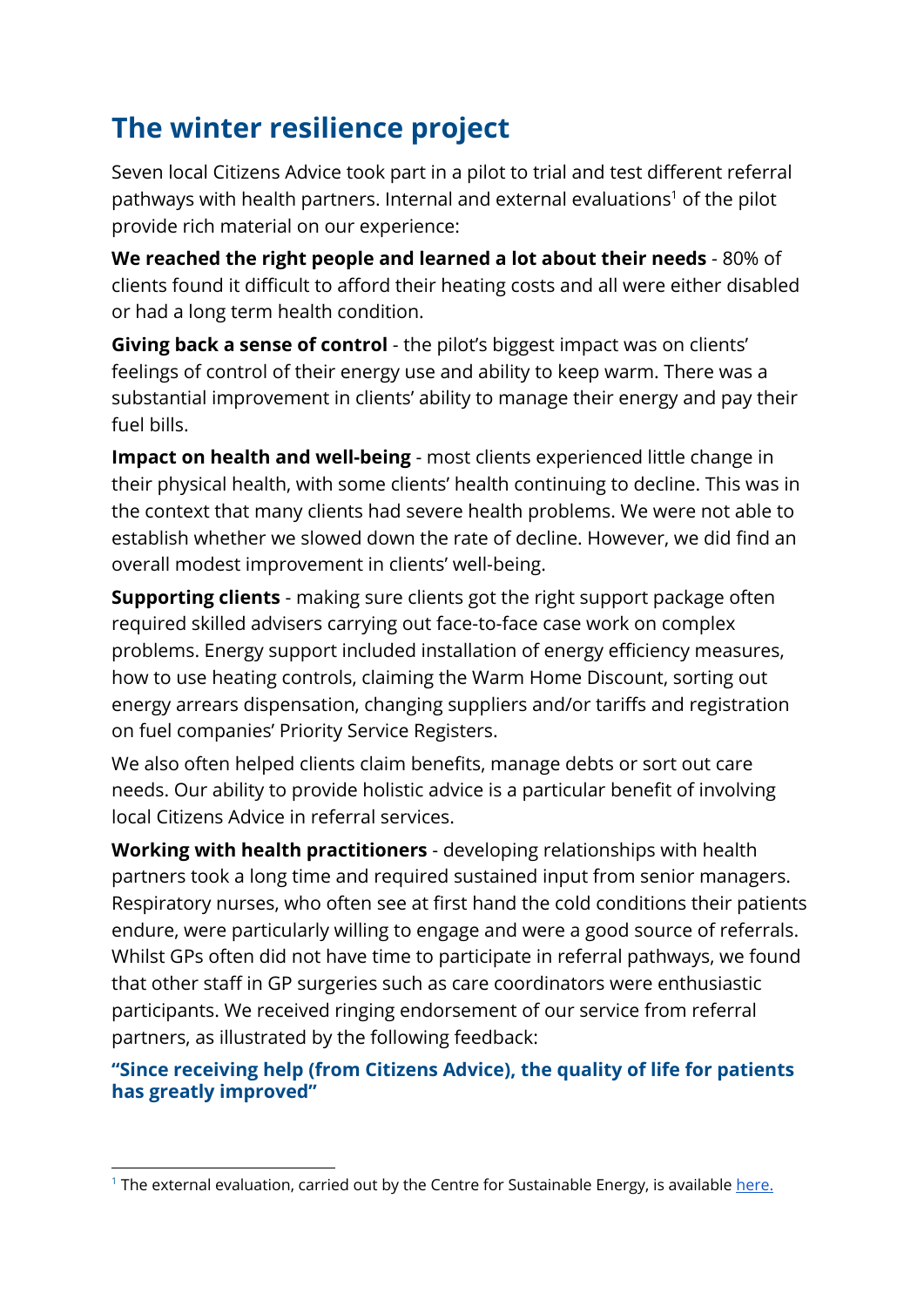The Gloucester pilot office has now received funding from the Better Care Fund to take referrals from all health care professionals within the Gloucester and district area.

## **Other local Citizens Advice housing and health referral services**

**Warm and Well in North Yorkshire** is coordinated by Citizens Advice Mid-North Yorkshire and funded by North Yorkshire Council. Citizens Advice Mid-North Yorkshire provides a comprehensive referral service, as recommended by NICE, and is widely promoted by local health service providers, local councils, Home Improvement Agencies and other local charities.

**Warmth for wellbeing** was a comprehensive referral service coordinated by Brighton and Hove Citizens Advice. The project included a shared online referral system which allowed a single step assessment and secure sharing of data between partners. An independent evaluation of the project found:

**"Clients regaining a sense of control over their domestic environment, finances and care that fundamentally improved their wellbeing."**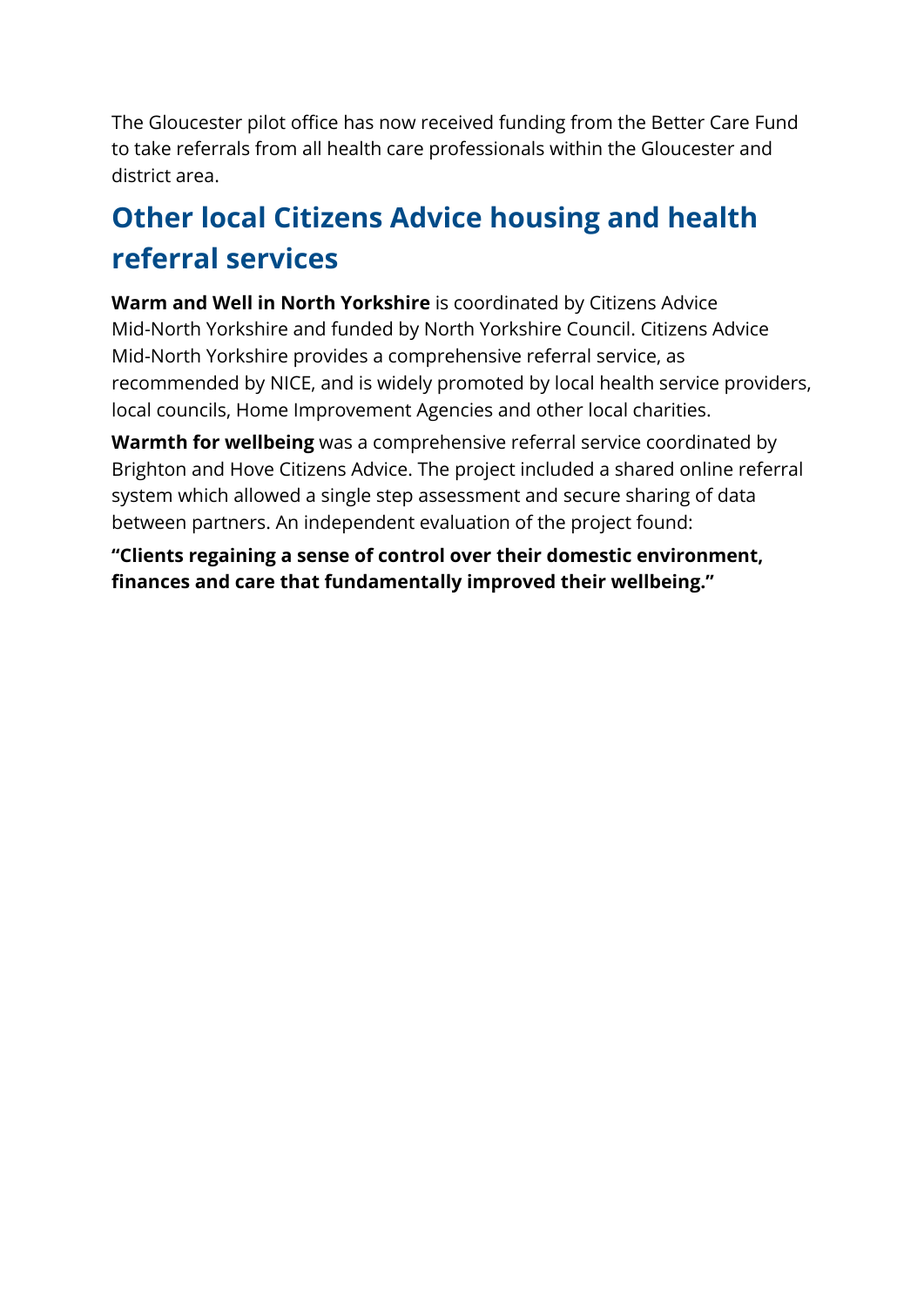## **We developed two toolkits to help local authorities and health trusts tackle fuel poverty**

We always wanted other local Citizens Advice to learn from the experiences of the winter resilience pilot, so we developed a toolkit to help do this. We subsequently collaborated with Cornwall Council to develop two further toolkits, commissioned by BEIS.

One toolkit helps local authorities, health and third-sector partners work together to support fuel poor and vulnerable households. The other toolkit provides guidance on developing cold home referral services, so that health professionals can identify and refer patients who are vulnerable to cold-related ill health.

 The toolkits are available at: **[www.citizensadvice.org.uk/cold-homes-toolkit/](https://www.citizensadvice.org.uk/cold-homes-toolkit/)**

#### **Recommendations in full**

We want all people vulnerable to cold-related ill health, and front-line workers who support them, to have access to a local housing and health referral service. For this to happen, we recommend:

- **1. All local authorities and local health agencies should work with voluntary sector agencies, like Citizens Advice, to provide a housing and health referral services in accordance with [NICE guideline NG6](https://www.nice.org.uk/guidance/ng6)**. The voluntary sector is a vital resource in this service model and strong partnership working is key. Warm & Well in North Yorkshire is a good example of such an arrangement.
- **2. Providing support to the most vulnerable population is key to alleviating winter pressure on health services.** NHS Trusts should work with CCG commissioners and local authorities to prioritise housing and health referral services for more vulnerable people by focussing on key health pathways.
- **3. Public Health England should work with national partners, including NHS England and relevant government departments**, to establish a national oversight and review mechanism for monitoring implementation of NG6 and promote good practice.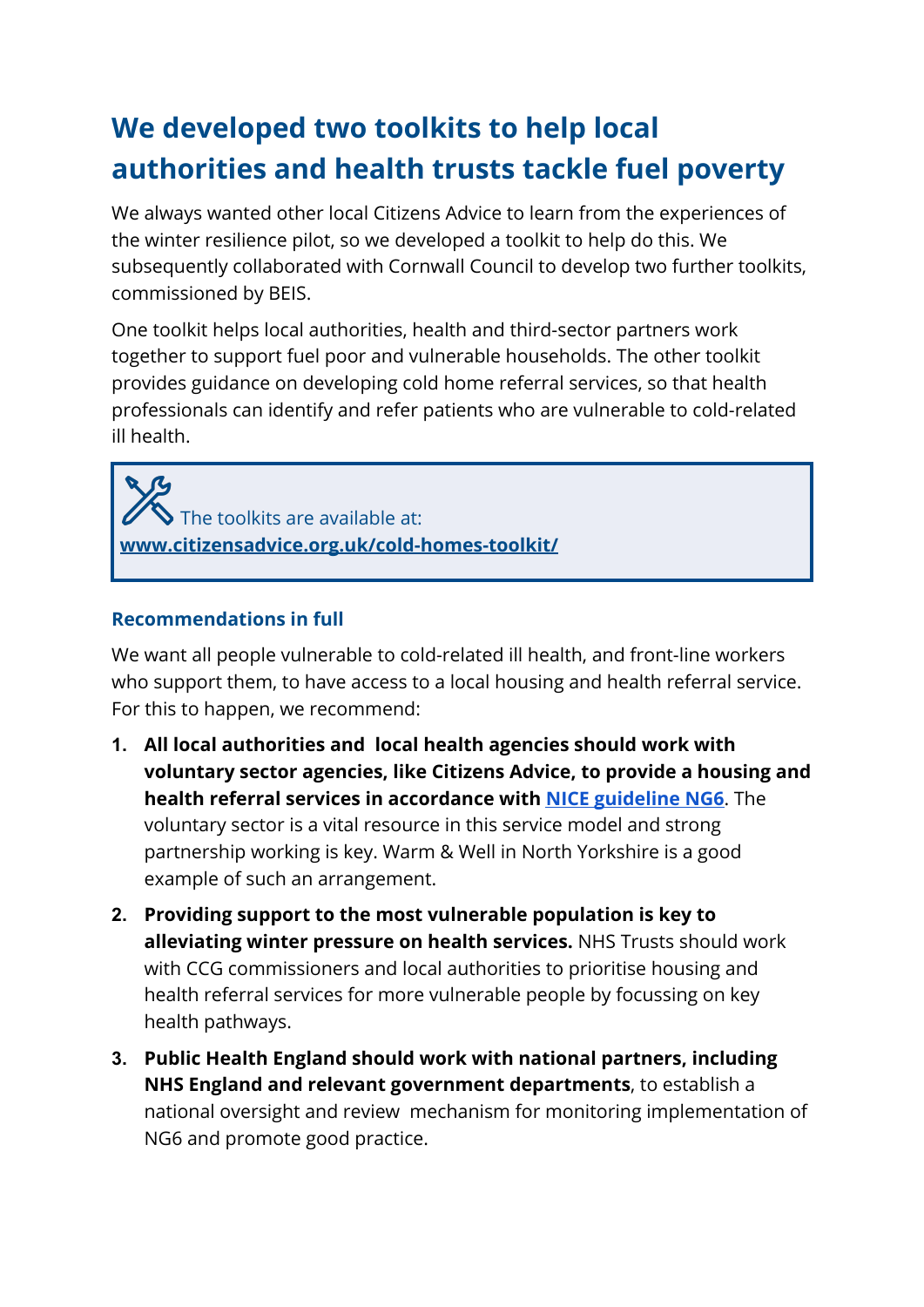- **4. Local authorities and health agencies should consult the [Cold Home](https://www.citizensadvice.org.uk/about-us/how-we-provide-advice/advice-partnerships/cold-homes-toolkit/) [Toolkits](https://www.citizensadvice.org.uk/about-us/how-we-provide-advice/advice-partnerships/cold-homes-toolkit/)** for practical guidance on how to set up a housing and health referral service and tackle fuel poverty in their area. This is available on the Citizens Advice website.
- **5. Local authorities and health agencies should work together to provide adequate and sustainable resources** for housing and health referral services. Many people vulnerable to ill health from cold homes and unaffordable fuel bills have complex needs, requiring skilled case workers and often home visits.

For information on how Citizens Advice can help develop or participate in local housing and health referral services, contact: **WRproject@citizensadvice.org.uk**